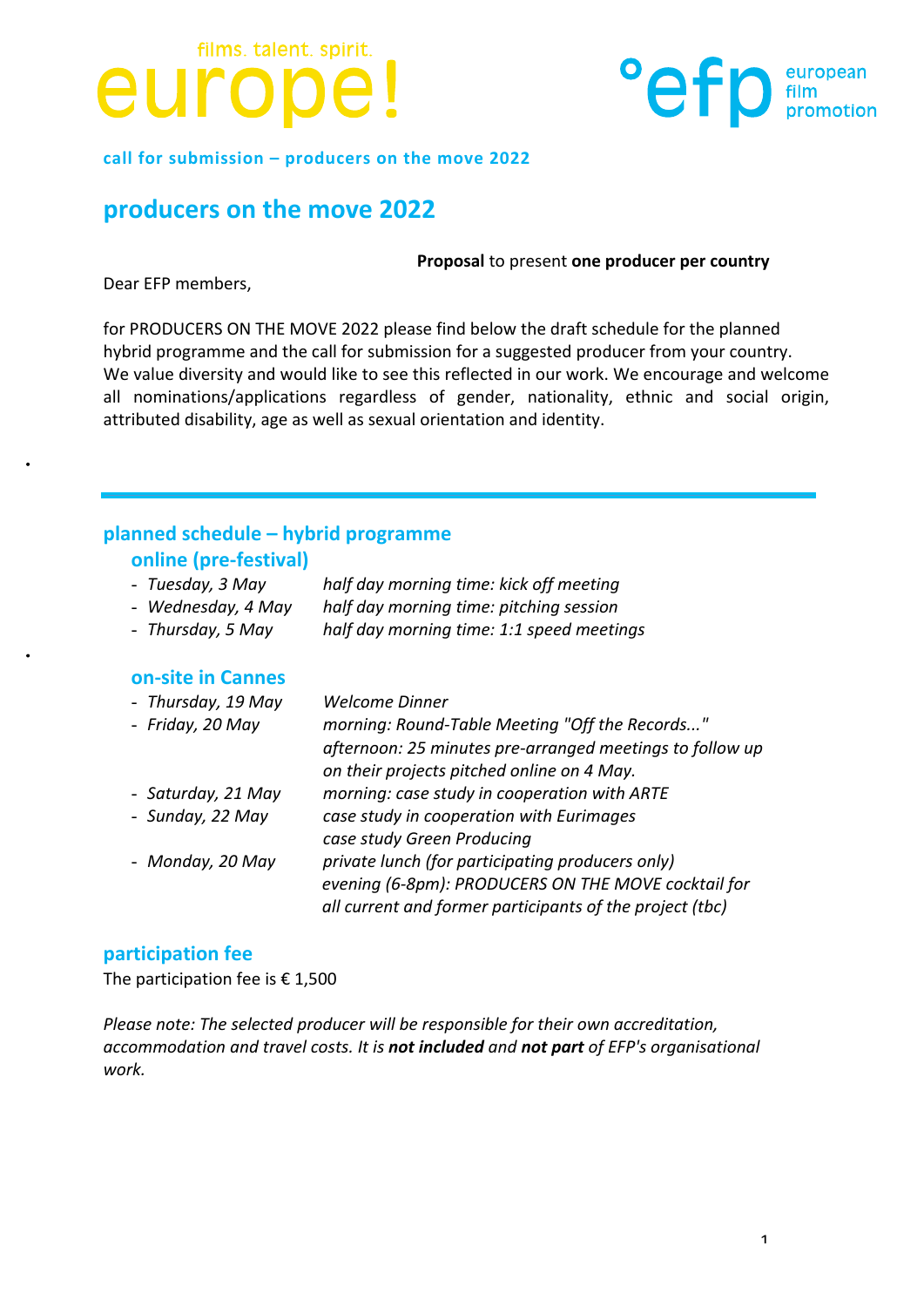## films. talent. spirit. europe



### call for submission – producers on the move 2022

### **programme**

### **PRODUCERS ON THE MOVE programme:**

- Promotes the 20 top up and coming producers from diverse countries in Europe to the international industry and press
- Connects 20 up and coming producers with each other (*pitching session*, *individual meetings, case study etc.)*
- Offers the producers access to key players in the industry (funders, financiers, sales agents, distributors, broadcasters)
- Matches each of the 20 participants with five sales agents introducing their new projects
- Provides the producers with further expertise on co-production, international film funding and financing, sales, distribution, new technologies, new business models and current trends
- Offers opportunities for the producers to exchange knowledge, experiences and projects
- Offers valuable opportunities via strategic partnerships with the PRODUCERS ON THE MOVE Alumni Network throughout the year
- Provides the opportunity to screen producer's previous works to their peers and interested experts at Festival Scope Pro's VoD platform.

### **Promotional Plan:**

- Detailed online information about the selected producers on EFP's website www.efp-online.com (incl. photo, profile, selected films and contact)
- Digital marketing campaign including:
	- key visual one pager
	- dedicated social media campaign on Instagram, Twitter and Facebook to introduce
	- each Producer on the Move
	- Advertisement campaign in trade magazines, online banner
- Media partnerships presenting the 20 participants prominently to the international industry
- Presentation in the Festival Scope Pro newsletter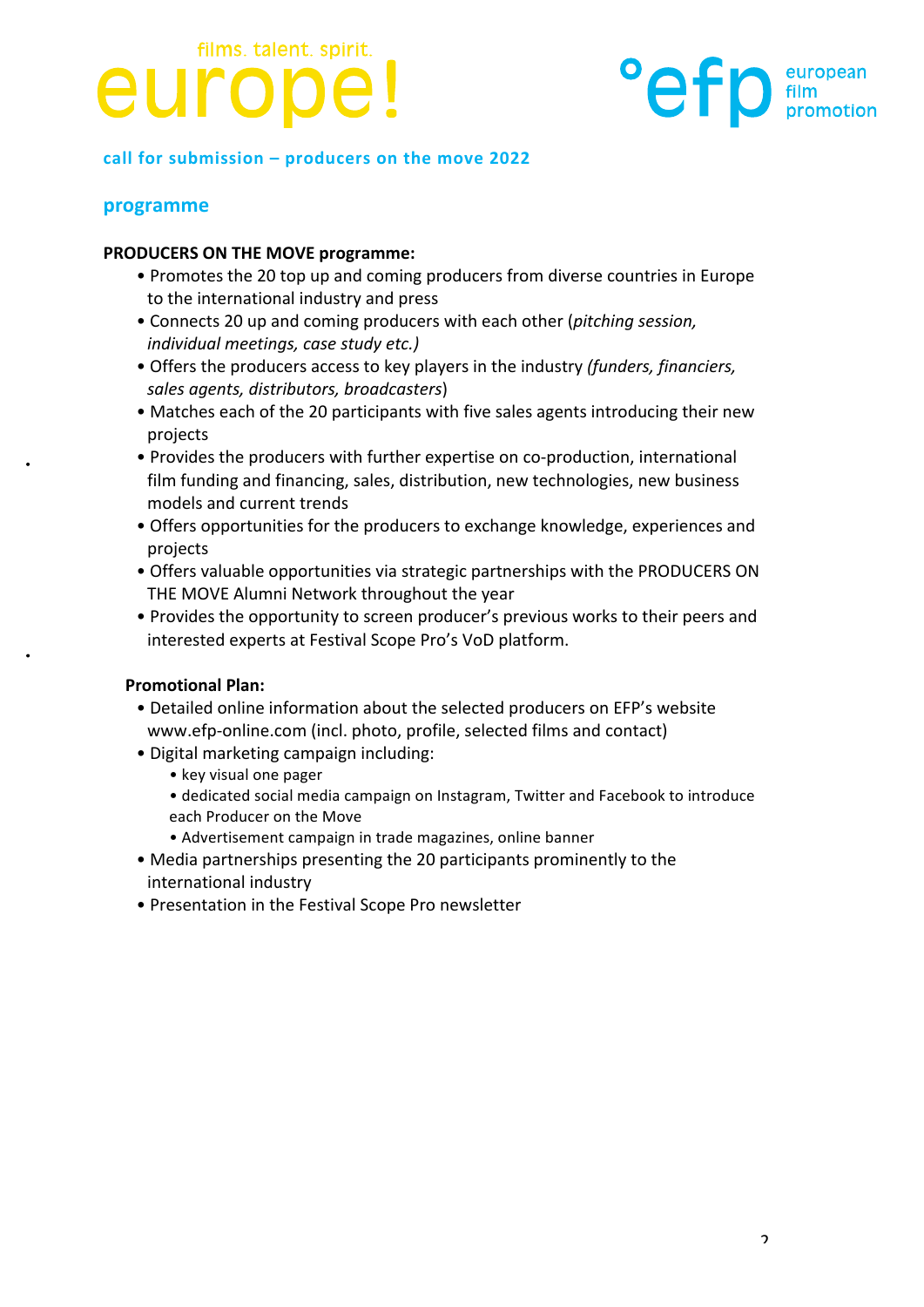## films. talent. spirit. euro



### call for submission – producers on the move 2022

### **call for submission PRODUCERS ON THE MOVE 2022**

The Point System is designed for a maximum score of 95 points. Those 20 candidates with the highest score will qualify for this year's PRODUCERS ON THE MOVE programme.

Please answer all questions carefully. Only complete forms can be taken in consideration. Please add rows if necessary.

The producer needs to submit the following documents:

- **- Letter of motivation**
- **Description of the project or a slate of projects<sup>\*</sup> to be pitched, including** synopsis and director's note (if director is attached) \* "slate of projects" could include, for example, a current production in post, projects in development etc.
- **Financing plan** for the submitted project or for one of the projects presented in the slate

Please note, all films eligible for this submission shall have a minimum length of

at least **70 minutes** for **feature length films** at least **60 minutes** for **documentary films** at least 6 episodes of 40 minutes minimum each for high quality international **drama series** at least **15 minutes** for **VR experiences**

The producer must be fluent in English.

Nominated producers need to be available to join the digital programme from Tuesday **3** to Thursday 5 May and in Cannes physically Thursday 19 till Monday 23 May 2022.

### **producer submitted for the programme**

### **Personal details**

Country:

Name of the producer:

Date of birth:

Company: 

Contact details: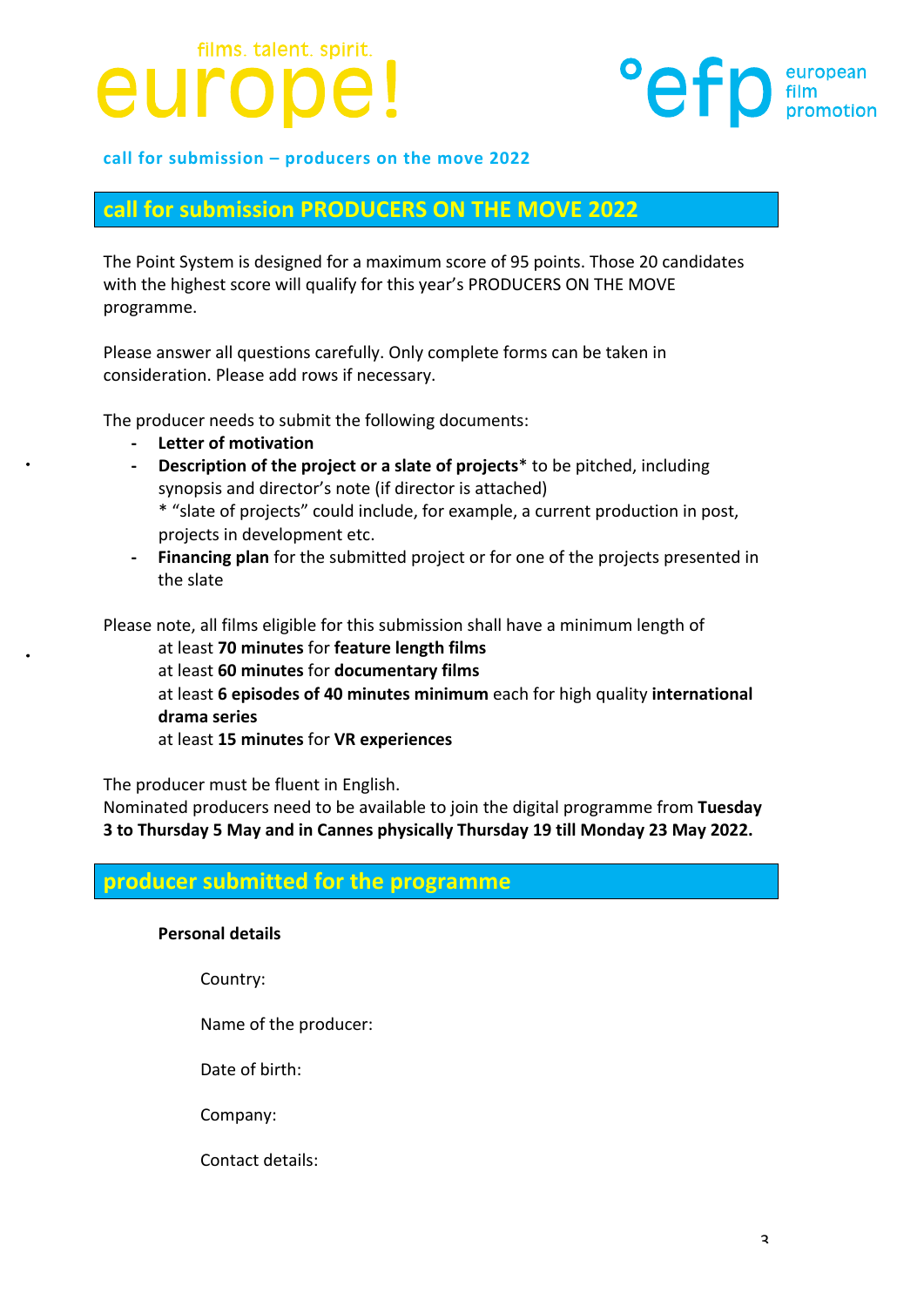## films. talent. spirit. europe

### call for submission – producers on the move 2022

### **I) experience**

Experience in at least one international feature length co-production (feature, documentary, animation; OR high quality international drama series or VR experience).

If candidates were the majority producer in more than three international coproductions, they do not qualify for PRODUCERS ON THE MOVE, as they are too experienced. 

The film(s) proving the co-production experience shall be released until March 2022.

### **35 points**

### **International feature length co-production(s)**

1: Film title (English / original title): Director: Year of production: Running time: Genre: Production company, country: Co-Production company/companies, country/countries:

### **2: Film title** (English / original title):

Director: Year of production: Running time: Genre: Production company, country: Co-Production company/companies, country/countries:

### **3: Film title** (English / original title):

Director: Year of production: Running time: Genre: Production company, country: Co-Production company/companies, country/countries):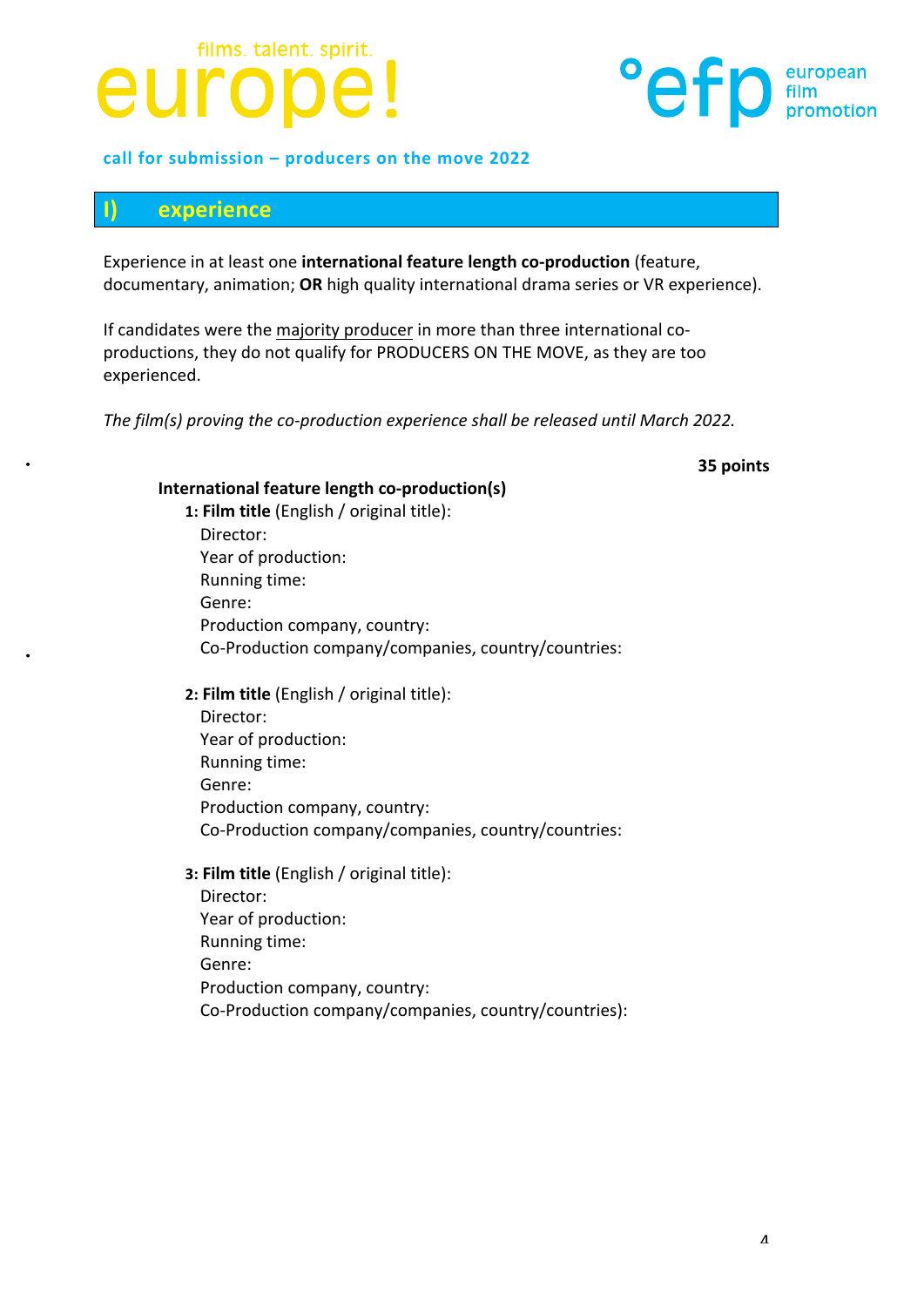### films. talent. spirit. europe!



### call for submission – producers on the move 2022

Additional points for having been a majority producer:

The candidate is the majority producer in one at least feature **length co-production** (feature, documentary, or animation)

**a) plus 10 points**

### **International feature length co-production as majority producer: Film title** (English / original title): Director: Year of production: Running time: Genre: Production company, country: Co-Production company/companies, country/countries:

### Alternatively the candidate is the majority producer in an **international drama series or VR experience**

(if yes, please list):

**b) plus 5 points**

**International feature length co-production as majority producer: Film title** (English / original title): Format (drama series / VR): Director: Year of production: Running time: Genre: Production company, country: Co-Production company/companies, country/countries:

Please sum up the points (max. 45 points in total) *points* (Please note add either a)  $OR b$ ) – score is max 45 points)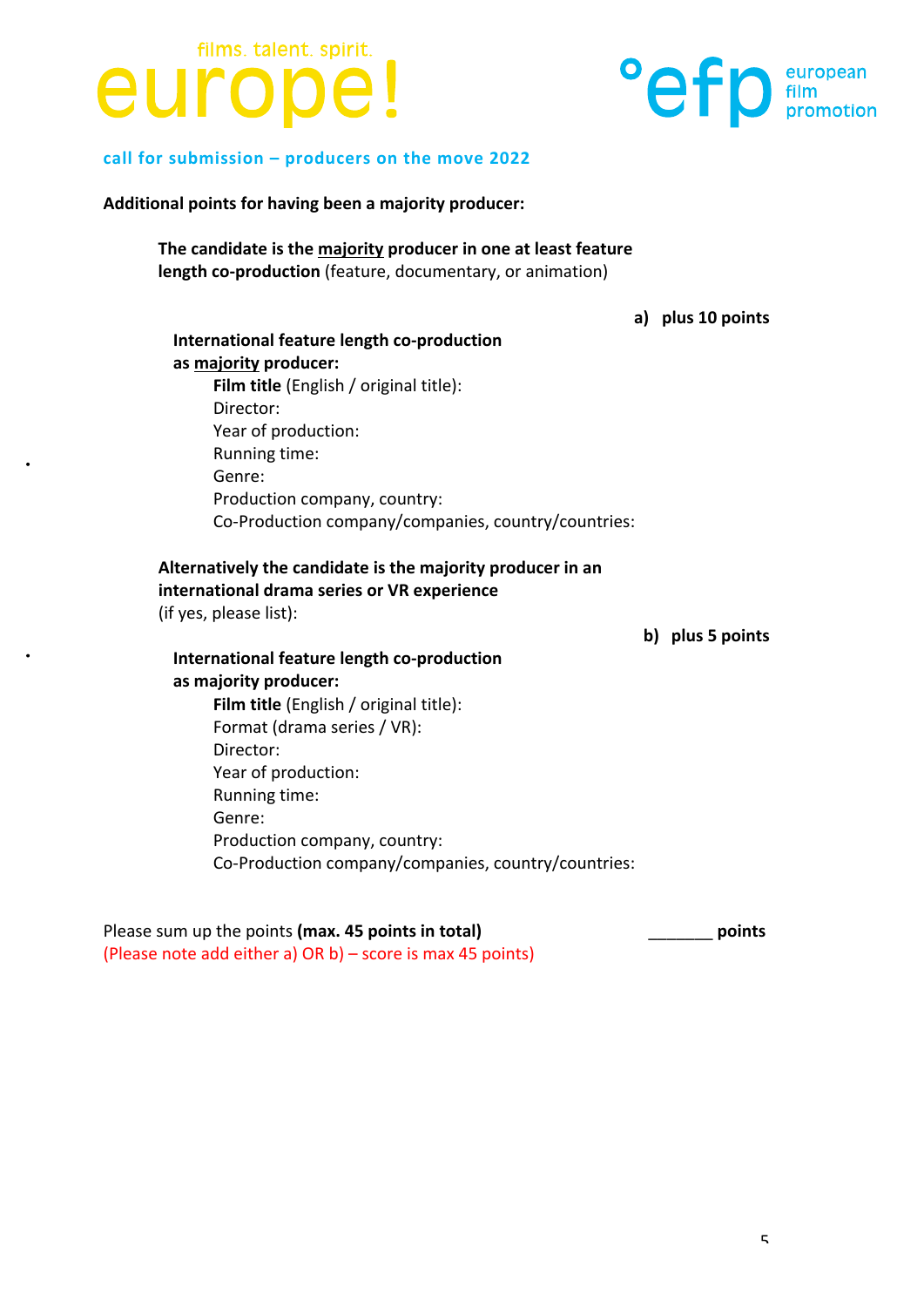## films. talent. spirit. europe!



call for submission - producers on the move 2022

### **II) training experience**

In the event that the producer attended workshops by **EAVE, EURODOC** or ACE (with or without a project) (other programmes are not eligible).

**5 points**

Programme: Film/Project title (English / original title): Director: Year of production: Running time: Genre: Production company, country: Co-Production company/companies, country/countries:

**Max. 5 points in total** \_\_\_\_\_\_\_ **points**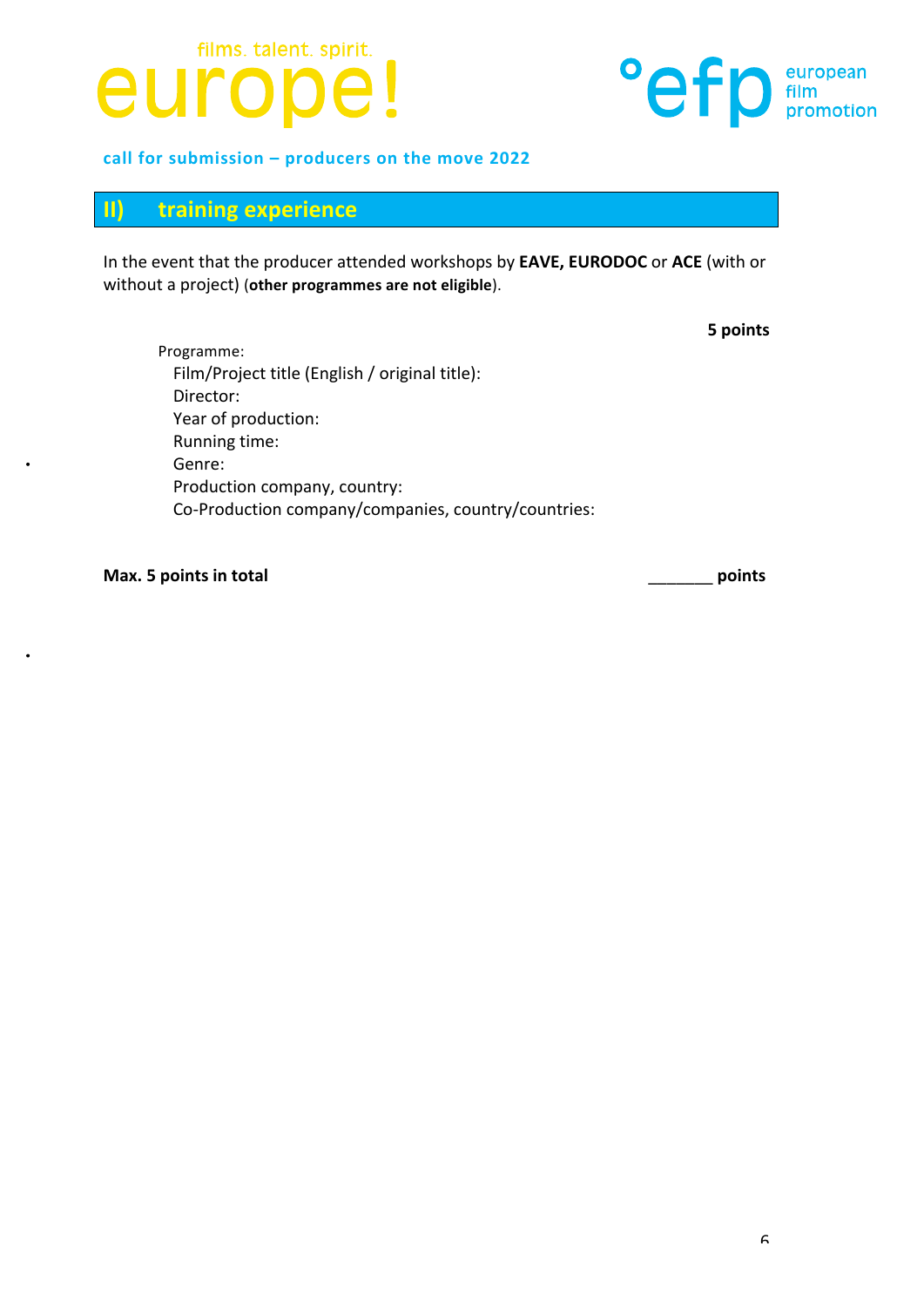### films. talent. spirit. europ

### call for submission – producers on the move 2022

### **III) release of producer's film(s)**

One of the producer's feature length film(s) has received a **non-national theatrical release** and/or **VoD** / **TV release** (outside of the production countries involved), regardless if majority or minority production (e.g. an Irish/UK/Belgian co-production which has been released in Germany).

Due to the ongoing pandemic situation, theatrical, virtual cinema and streaming releases are eligible if a release date/cinema start was originally planned. Festival distribution (touring programme run by a festival) is not eligible.

### **Theatrical release 15 points**

**Film title** (English / original title): Director: Year of production: Running time: Genre: Production company, country: Co-Production company/companies, country/countries:

### **Release country/countries**:

Distributor: Date of release:

**Type of release** (VoD / TV): Film title (English / original title): Director: Year of production: Running time: Genre\*\*\*: Production company, country: Co-Production company/companies, country/countries:

**Release country(s):** Year of release: Name of distributor:

*(\*\*\** In cases where the producers have no film with a theatrical release, a feature *length documentary film VoD* / TV release counts as 10 instead of 5 points.)

Please sum up the points **(max. 20 points in total):** \_\_\_\_\_\_\_ **points Please note:** Either 15 plus 5 points, OR 15 points, OR 10 points, score is max 20 points

**VoD** / TV release *N* **10 i 10 i 5** *or* 10 points \*\*\*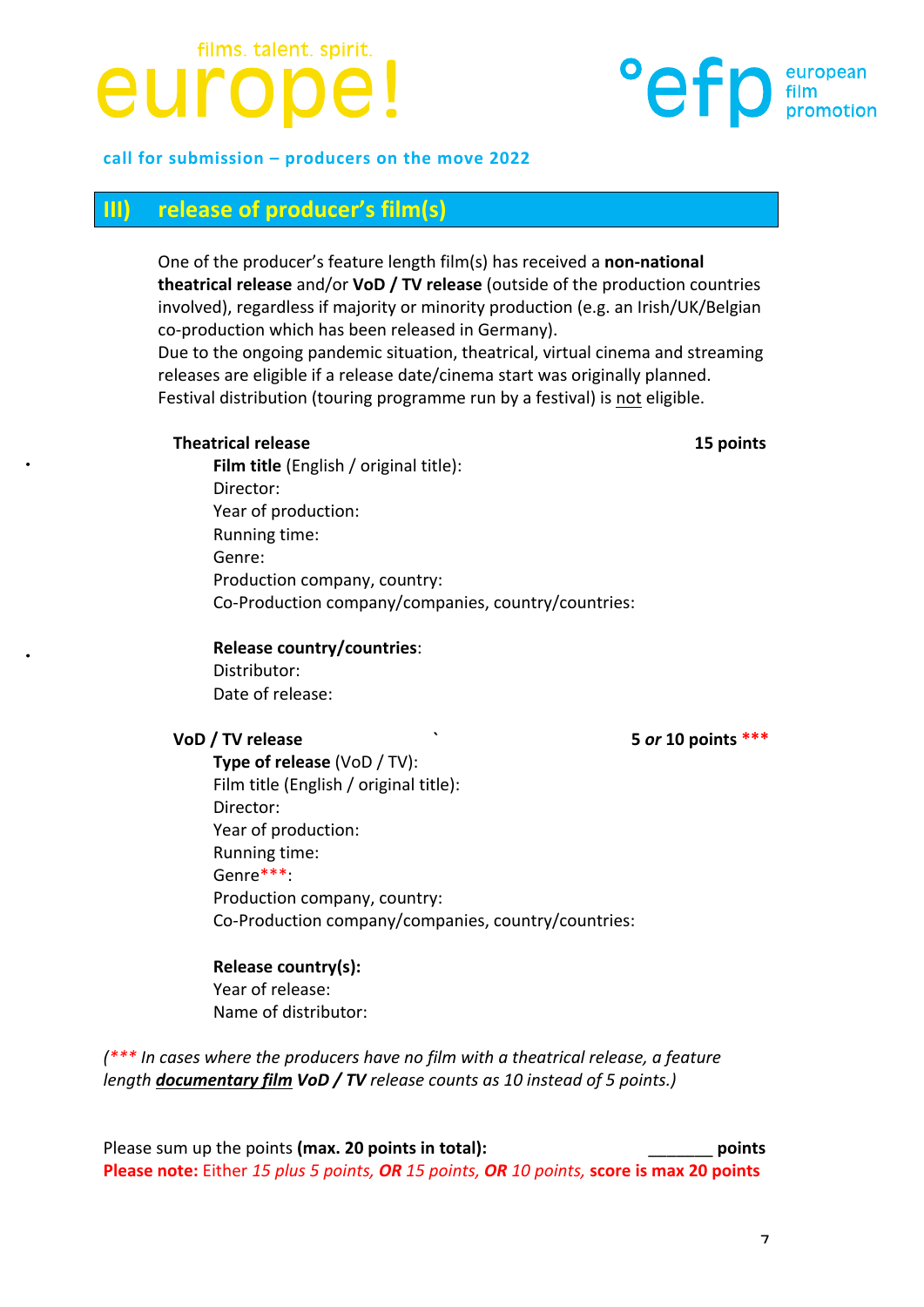## films. talent. spirit. euro



### call for submission – producers on the move 2022

### **IV) festival** experience

The producer has had a feature length film screened in or selected /labelled (e.g. Cannes 2021) for the international section(s), open to all European countries, at one of the following film festivals: Sundance, Rotterdam, Berlin, Cannes, Karlovy Vary, Locarno, Venice, Toronto, San Sebastian, IDFA, HotDocs, Annecy and Tallinn Black Nights (other festivals are not eligible).

Or the producer has had a feature length film nominated for *Best Film* at the European Film Awards.

*Films shall have participated till March 2022*

#### **max 15 points**

**Film title** (English / original title): Director: Year of production: Running time: Genre: Production company, country: Co-Production company/companies, country/countries:

**Name of festival** (list of eligible festivals - see above): Programme section: Year of participation:

A producer's feature length film won Best Film / Best Documentary / Best Animation at the producer's home country national film awards (alternatively but only in the case there is no national film award e.g. Georgia, the producer's film won Best Film at the main national film festival, or been selected as the country's national Oscar entry):

**5 points**

**Film title** (English / original title): Director: Year of production: Running time: Genre: Production company, country: Co-Production company/companies, country/countries:

**Award for Best Film** Country: Name of award: Year of award: